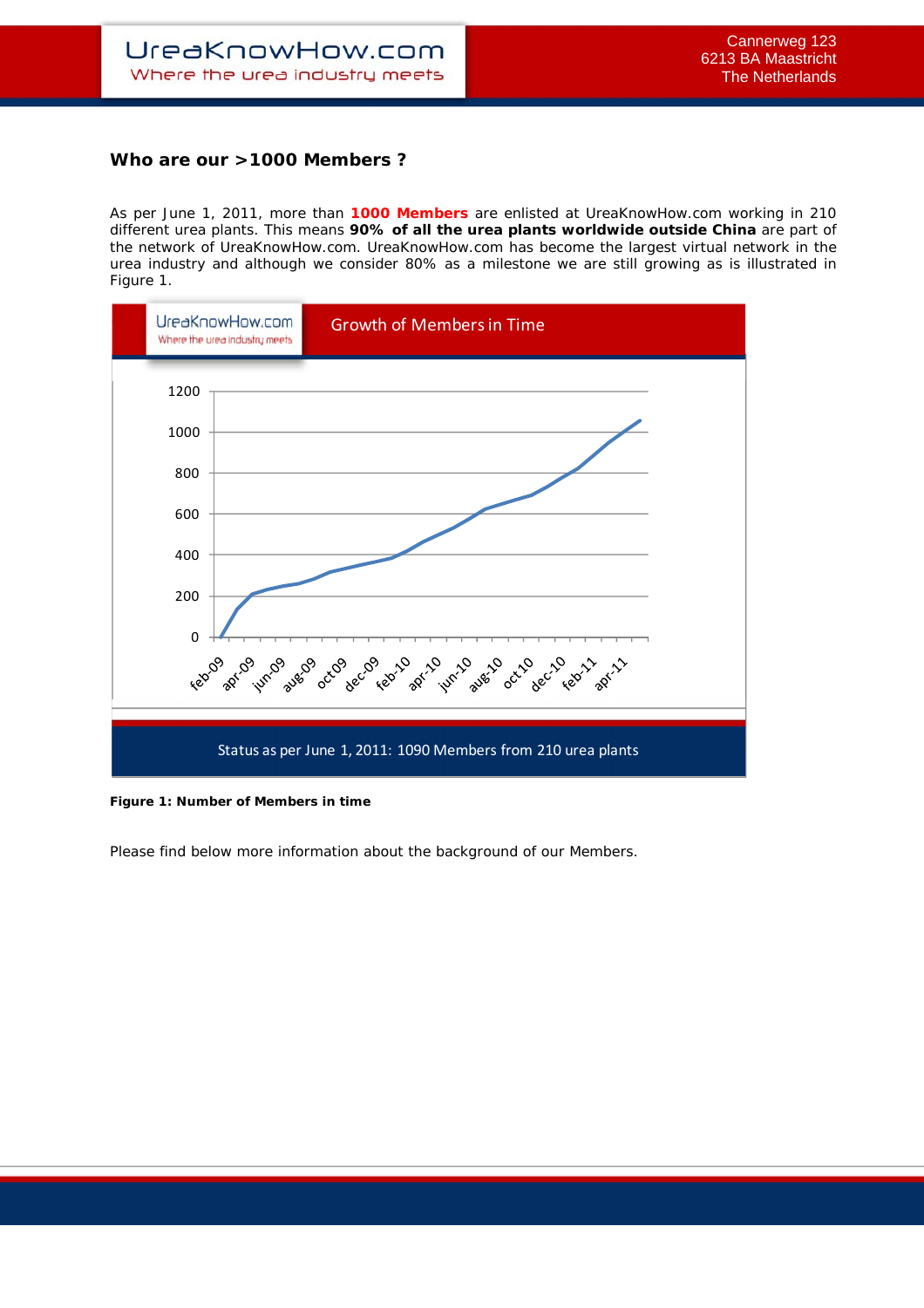## UreaKnowHow.com Where the urea industry meets

Figure 2 shows the location of the urea plants of our Members.

Our members are more or less equally divided over all continents. About 40% of our Members are from Asia, China and Oceanie and 20% from the Americas and Caribbean. Further about 25% are from Middle East and Africa and 15% from Europe, Russia and FSU countries.



**Figure 2: The location of our Members Urea Plants**